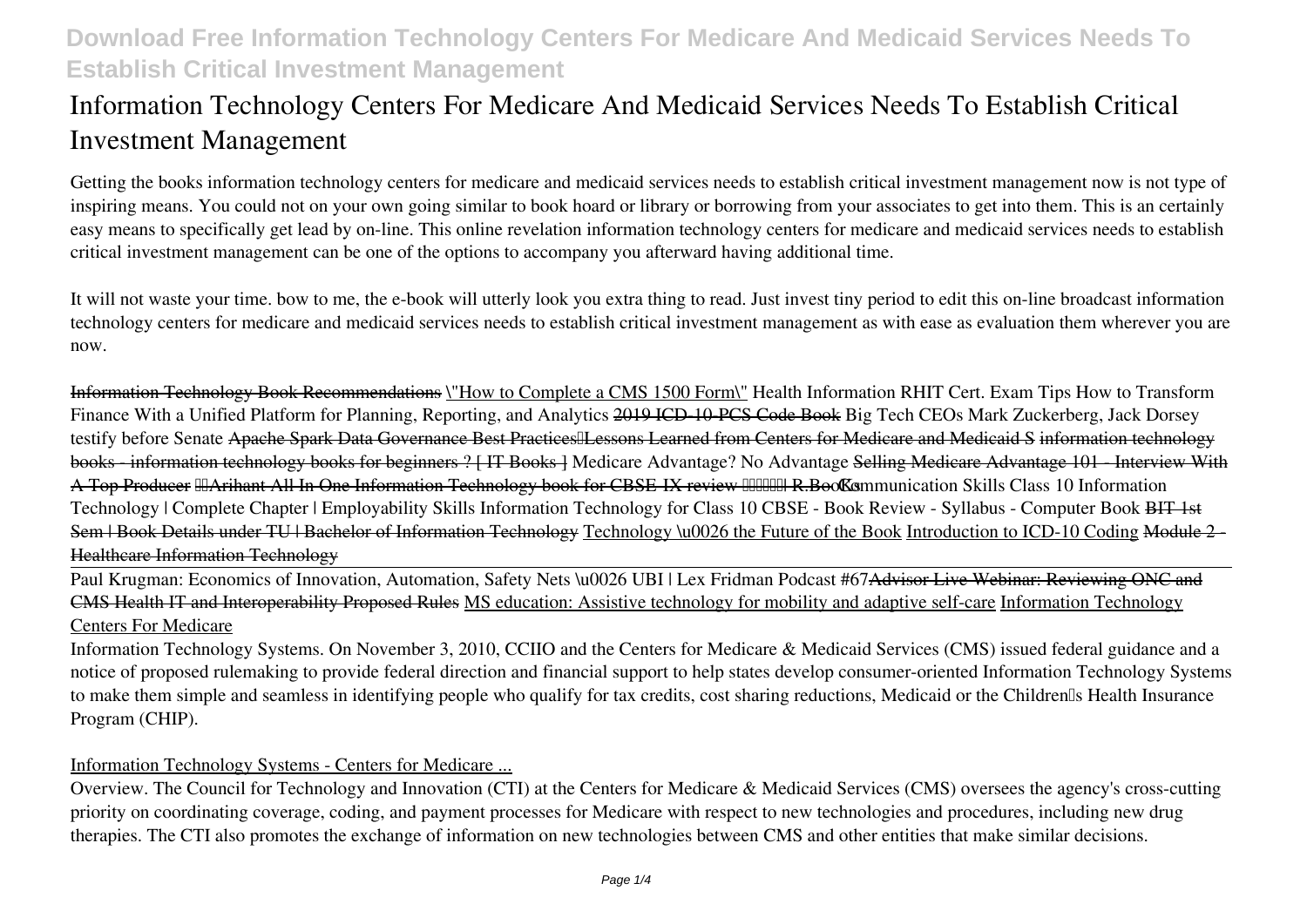## Council for Technology & Innovation | CMS

Committee on Future Information Architectures, Processes, and Strategies for the Centers for Medicare and Medicaid Services; National Research Council. Strategies and Priorities for Information Technology at the Centers for Medicare and Medicaid Services. Washington (DC): National Academies Press (US); 2011 Nov 14.

## Sources and Uses of Data Within the Centers for Medicare ...

The Centers for Medicare and Medicaid Services (CMS) Iwhich is the agency within the Department of Health and Human Services (HHS) responsible for administering Medicarellhas not taken needed steps, such as designating a business owner and establishing a business case for an information technology (IT) project, that would result in selecting and implementing a technical solution for removing Social Security numbers (SSN) from Medicare cards.

## GAO-13-761, MEDICARE INFORMATION TECHNOLOGY: Centers for ...

The Centers for Medicare and Medicaid Services (CMS)--which is the agency within the Department of Health and Human Services (HHS) responsible for administering Medicare--has not taken needed steps, such as designating a business owner and establishing a business case for an information technology (IT) project, that would result in selecting and implementing a technical solution for removing Social Security numbers (SSN) from Medicare cards.

## U.S. GAO - Medicare Information Technology: Centers for ...

About the role: As a Information Technology Specialist (Internet), you will and assist in providing direction for the work of CMS website contractors focused on Web Content Management Systems (WCMS).

## Centers for Medicare & Medicaid Services hiring ...

This position is located in the Department of Health & Human Services (HHS), Centers for Medicare & Medicaid Services (CMS), Office of Enterprise Data and Analytics (OEDA), in Data and Information...

## Centers for Medicare & Medicaid Services hiring ...

One of the Centers for Medicare & Medicaid Services<sup>[]</sup> (CMS) top priorities is to foster an affordable, accessible healthcare system that puts patients first. To help achieve these goals, CMS has a powerful tool through the Innovation Center for testing ways to improve quality and reduce costs.

## Centers for Medicare & Medicaid Services: Innovation ...

Health information technology provides the foundation for Medicaid health system transformation and administration that enables care coordination among clinicians, contains costs through the sharing of medical information useful in diagnosis and treatment decision making, facilitates patient registries, enables unified quality reporting and empowers Medicaid beneficiaries to participate in ...

#### Health Information Technology | Medicaid

medicare and medicaid health information technology: title iv of the american recovery and reinvestment act Background On Feb. 17, 2009, President<br>Page 2/4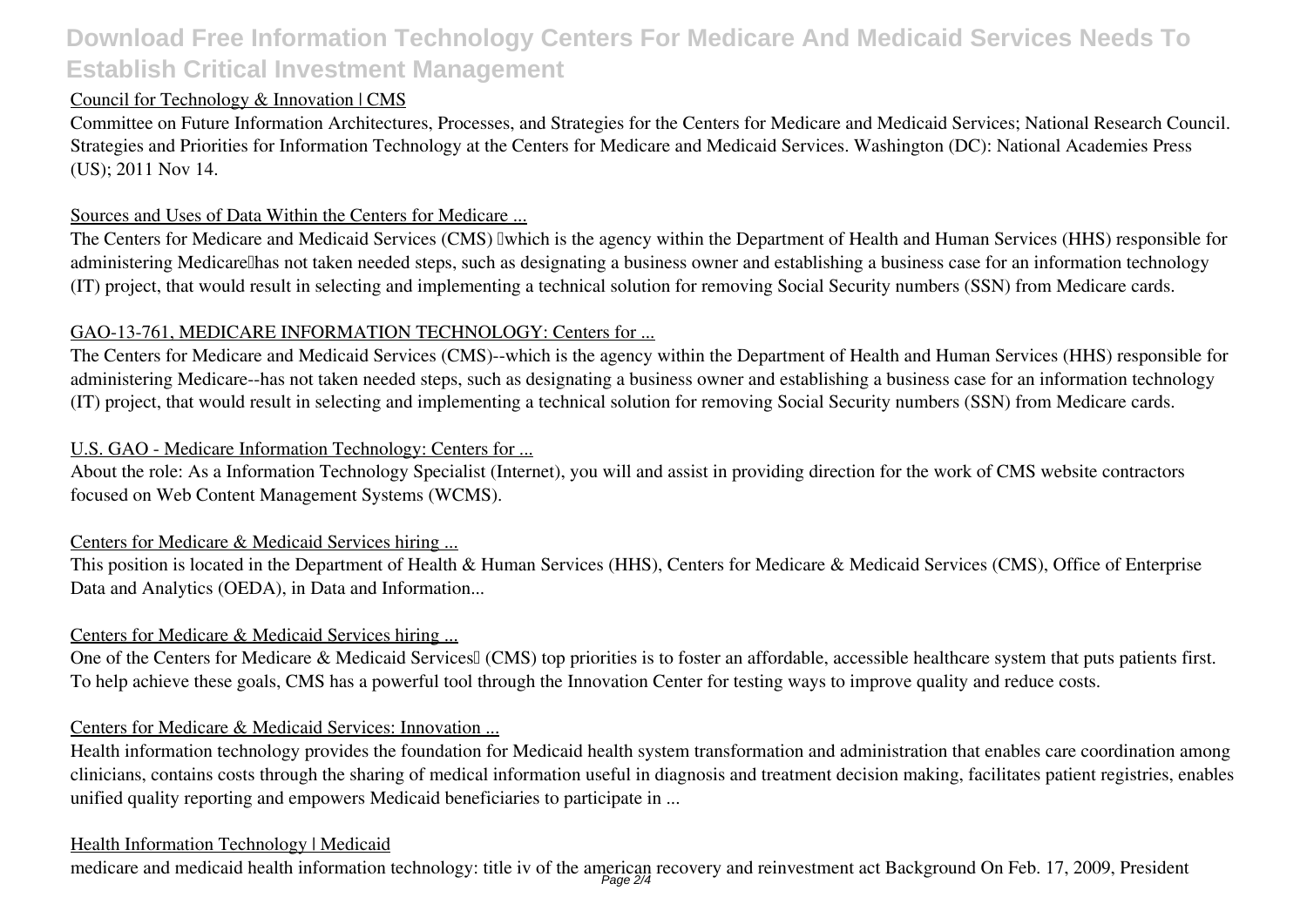Obama signed the American Recovery and Reinvestment Act of 2009 (Recovery Act), a critical measure to stimulate the economy.

## MEDICARE AND MEDICAID HEALTH INFORMATION TECHNOLOGY: TITLE ...

Gao 13 761 Medicare Information Technology Centers For the centers for medicare and medicaid services cms which is the agency within the department of health and human services hhs responsible for administering medicare has not taken needed steps such as

#### TextBook Information Technology Centers For Medicare And ...

the council for technology and innovation cti at the centers for medicare medicaid services cms oversees the agencys cross cutting priority on coordinating coverage coding and payment processes for medicare with respect to new technologies and procedures including new drug therapies Gao 13 761 Medicare Information Technology Centers For

#### TextBook Information Technology Centers For Medicare And ...

Information Technology Needs And Priorities At The Centers For Medicare And Medicaid medicare and medicaid that we will unquestionably offer. It is not not far off from the costs. It's nearly what you compulsion currently. This preliminary observations on information technology needs and priorities at the centers for medicare and medicaid, as one of the

#### Preliminary Observations On Information Technology Needs ...

Centers for Medicare & Medicaid Services (CMS) Grants New Technology Add-on Payment (NTAP) to ZEMDRI®(plazomicin) injection. Effective October 1, 2019. I Nephrotoxicity has been reported with ZEMDRI. The risk of nephrotoxicity is greater in patients with impaired renal function, the elderly, and in those receiving concomitant nephrotoxic medications.

#### Centers for Medicare & Medicaid Services (CMS) Grants New ...

The recommendations and conclusions offered by the Committee on Future Information Architectures, Processes, and Strategies for the Centers for Medicare and Medicad Services cluster around the following themes: (1) the need for a comprehensive strategic technology plan; (2) the application of an appropriate meta-methodology to guide an iterative, incremental, and phased transition of business ...

## Summary and Recommendations - Strategies and Priorities ...

Gao 13 761 Medicare Information Technology Centers For the centers for medicare and medicaid services cms which is the agency within the department of health and human services hhs responsible for administering medicare has not taken needed steps such as

#### 30 E-Learning Book Information Technology Centers For ...

Aug 29, 2020 information technology centers for medicare and medicaid services needs to establish critical investment management Posted By Danielle SteelPublic Library TEXT ID 9115ea589 Online PDF Ebook Epub Library product to centrally manage trillions of unique genetic variants for mayo clinic patients